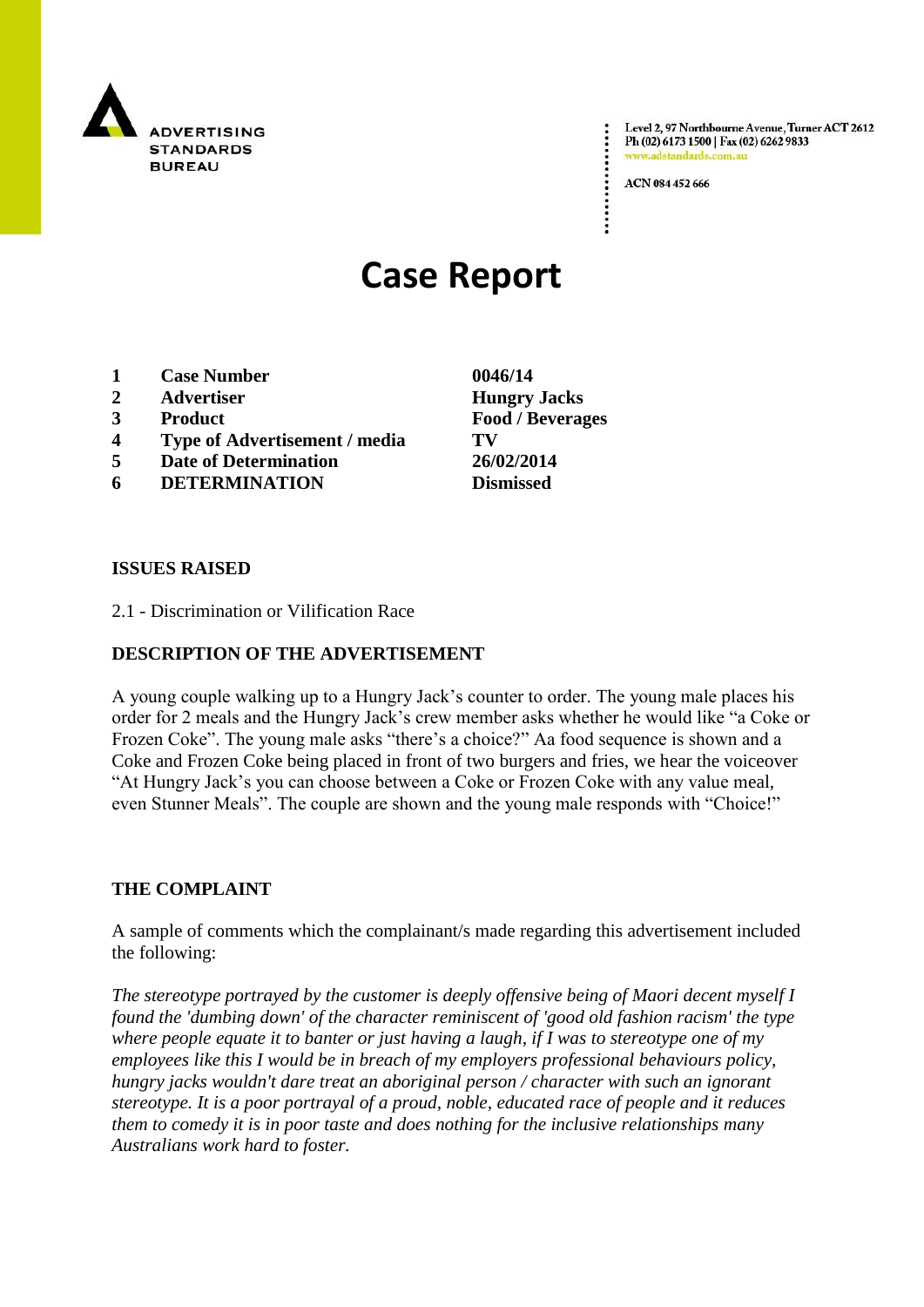## **THE ADVERTISER'S RESPONSE**

Comments which the advertiser made in response to the complainant/s regarding this advertisement include the following:

*The commercial focuses on the offer of choice between beverages with all value meals at Hungry Jack"s. "Choice" is a commonly used slang term in New Zealand by New Zealanders, to mean "OK, cool, I agree, I understand, it's been good… but always positive" (http://www.statravel.com.au/new-zealand-language.htm)*

*Our talent uses "Choice" to exclaim his satisfaction with the offer.*

*There is nothing in the story line, script or sentiment of the commercial to insinuate the "dumbing down" of any race, ethnicity or minority group.* 

*The commercial received CAD approval prior to airing, in which it was deemed in good taste and fit for broadcast. Hungry Jack"s values the best interests of the community, and aims to uphold these through responsible advertising. It does not believe this commercial contravenes these interests, and requests the complaint be dismissed.* 

# **THE DETERMINATION**

The Advertising Standards Board ("Board") considered whether this advertisement breaches Section 2 of the Advertiser Code of Ethics (the "Code").

The Board noted the complainants' concerns that the advertisement portrays a man of Maori decent in a stereotypical way and is offensive and racist.

The Board viewed the advertisement and noted the advertiser"s response.

The Board considered whether the advertisement complied with Section 2.1 of the Code which requires that 'advertisements shall not portray or depict material in a way which discriminates against or vilifies a person or section of the community on account of race, ethnicity, nationality, gender, age, sexual preference, religion, disability, mental illness or political belief.'

The Board noted that the advertisement features a young couple walking up to the counter at a Hungry Jack"s outlet. The young male places his order for 2 meals and the Hungry Jack"s crew member asks whether he would like "a Coke or Frozen Coke". The man asks "there"s a choice?"

The choice of drinks are then shown and described and the advertisement ends with the man responding with "Choice!"

The Board noted that the young man is of Maori appearance and he speaks with a very strong Maori accent. The Board noted that the word "choice" is a commonly used term in New Zealand to mean 'good' or 'great.'